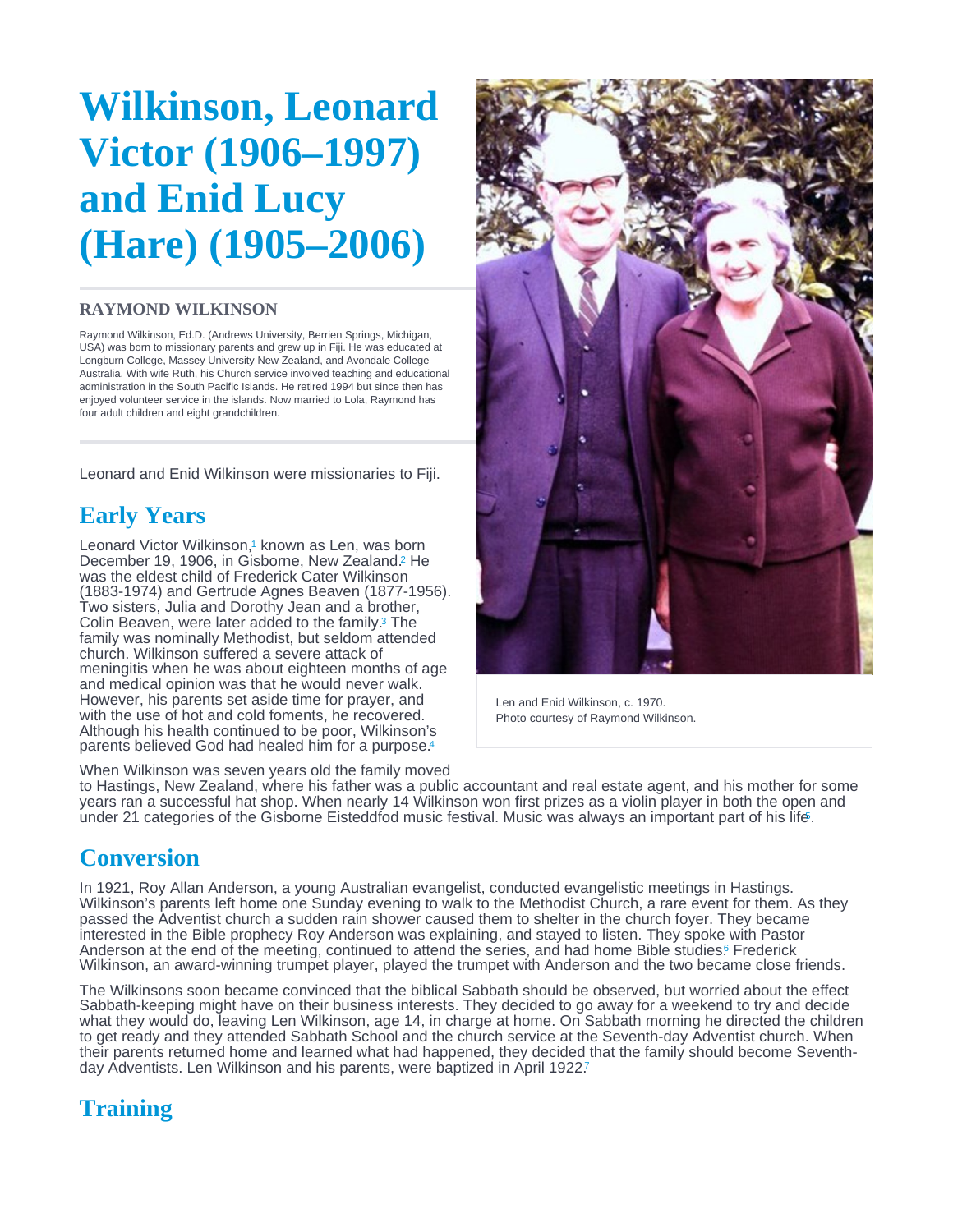<span id="page-1-0"></span>In 1924, Wilkinson left New Zealand to attend the Australasian Missionary College (now Avondale College), and in 1925 graduated from the biblical academic course, at that time the preparation for both ministry and teaching[.](#page-3-0) He was president of the graduating class. While at the college, he played in the orchestra, as did Enid Lucy Hare (born July 17, 1905, in Stawell, Australia), youngest child of Robert Hare (1858-1953) and Henrietta Johnson (1864-1955). [9](#page-3-0) Enid Hare had also commenced her training in 1924, intending to become a school teacher. However, she did not graduate with Wilkinson at the end of 1925,<sup>10</sup> as she had been asked to teach at the one-teacher church school at Quirindi, New South Wales, during that year. 10

### **Marriage**

After graduation Wilkinson engaged in literature evangelism, working in New South Wales country towns during 1926. At the end of that year, he was appointed to Western Australia, assisting Erwin E. Roenfeldt with an evangelistic [11](#page-3-0) program in Perth[.](#page-3-0)<sup>12</sup> Enid Hare continued teaching, in Quirindi and Sydney (at Fairfield and Auburn), until the end of 1927. In February 1928, Enid Hare travelled to Western Australia where on April 5 she and Wilkinson were married in the Perth church.<sup>13</sup> Subsequently, they were appointed to pastoral work caring for a small church group at Kellerberrin, east of Perth. [14](#page-3-0)

#### Denominational Service

In 1929, the Wilkinsons returned to Perth, where their daughter, Valma June (1929-2008), was born on July 22, 1929. <sup>[15](#page-3-0)</sup> Shortly after moving back to Perth, they were appointed to Moora, north of Perth, and a few months later, again, reassigned, this time to be the principal of the church school at Gosnells, a suburb of Perth. After less than a year there, they were called to Fiji, where Len Wilkinson became principal of a boarding central school at Navuso in the Wainibuka Valley on Viti Levu, Fiji's largest island.<sup>[16](#page-3-0)</sup>

The family travelled to Fiji in 1931, calling on the way at Len Wilkinson's parents' home in Hastings, New Zealand. While there, the strong Napier earthquake–which also damaged Hastings– of February 3, 1931, struck, delaying their onward travel.<sup>17</sup> On arriving in Fiji, they travelled by launch and then on foot to their school at Navuso, arriving in the middle of February. No sooner had they arrived, however, than a severe cyclone brought flooding rains to the Wainibuka Valley and the river rose some 80 feet (25 meters)[.](#page-3-0)<sup>18</sup> The flood lasted for more than two weeks, and when the mission president, E. B. Rudge, arrived by launch bringing needed supplies, Enid Wilkinson travelled back to Suva with him, and remained there until their son, Raymond Kenneth, was born.<sup>[19](#page-3-0)</sup>

Len Wilkinson diligently learned Fijian with the assistance of a retired Fijian pastor who knew almost no English. He preached his first sermon in the Fijian language only six weeks after his arrival. He later became well known for his fluency in Fijian, and during the world war years was requested by the New Zealand government to carry out translation of news and letters from Fiji on a voluntary basis. However, while Fijian was used in the village and the school, as parents the Wilkinsons were strict about the use of English in their home. It was important that the children be equipped for their later return home.

The river was the transportation corridor for those living in the Wainibuka. In 1932, for example, Wilkinson, together with a number of other Church employees and some school students, floated down the river on a number of bilibililarge rafts of bamboo lashed together with a thatched house constructed on them for shelter from the elements– in order to attend the Fiji Mission meetings (bose) held on Nukulau Islands.

At the end of 1932, Wilkinson was appointed the first principal of a newly opened boarding school at Vatuvonu located on Fiji's second largest island, Vanua Levu[.](#page-3-0)<sup>20</sup> The Navuso students and staff did not want to see the family leave[.](#page-3-0) There was much weeping, for Wilkinson had proven to be a very popular teacher and principal?<sup>1</sup> The Wilkinsons were at Vatuvonu for only two years, however. So well accepted was Len Wilkinson's leadership that he was appointed the principal of the Buresala training school, the oldest and most senior of the Church's training schools in Fiji. On his staff, as Bible Teacher, was Septimus Carr, who had opened the Buresala School in 1905 and who in 1908 was appointed as the first Seventh-day Adventist missionary to New Guinea. While at Buresala Enid engaged in the training of Fijian teachers as well as teaching her two older children. A third child, Beryl Maureen, was born in Suva.<sup>[22](#page-3-0)</sup>

On July 18, 1937, during meetings on Nukulau Island, Wilkinson was ordained to the gospel ministry<sup>23</sup> Subsequently, at the beginning of 1938, he was appointed the district director of Viti Levu West. This district included much of the interior of Fiji's largest island. His work involved much trekking and travelling by horse, living largely on native foods as he visited scattered villages.

In 1939, Wilkinson was appointed superintendent of the Fiji Mission and the family moved to the mission headquarters at Suvavou. Soon thereafter, Enid Wilkinson travelled to Australia where a son, Vernon Leonard, was born in Sydney[.](#page-3-0)<sup>24</sup> Later that year, Len Wilkinson joined the family for furlough and was appointed as a Bible teacher at Avondale College. He engaged in Bible teaching until the end of 1940, but was asked to return to Fiji as superintendent in 1941.

World War II brought the threat of a Japanese invasion, or at least bombing, to Fiji. The Fiji government asked Wilkinson to organize air-raid shelters and first aid clinics for half of Suva. The head of the Methodist Mission in Fiji, a friend of Wilkinson, was asked to do the same for the other half of Suva. Each one organized six shelters. Then in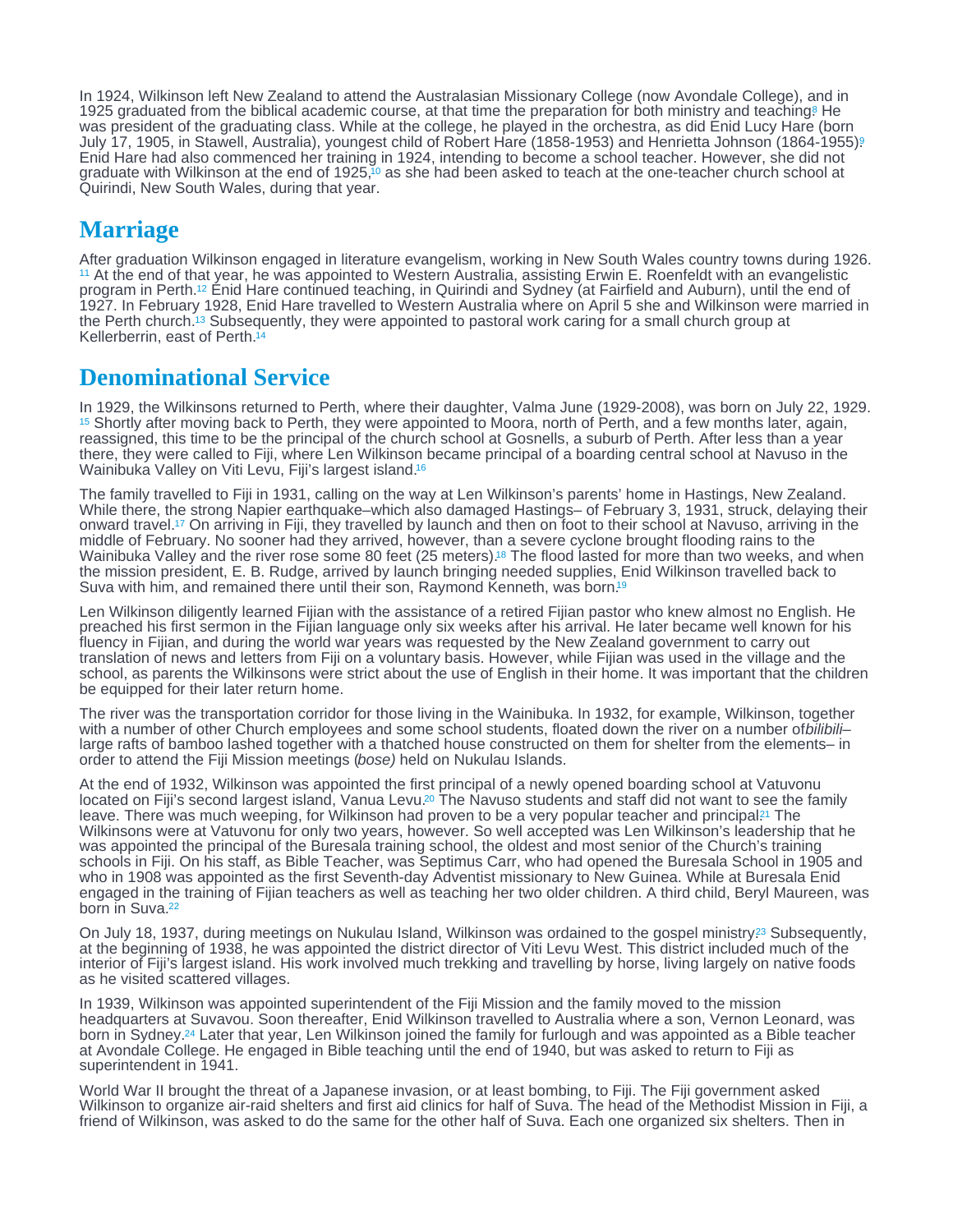<span id="page-2-0"></span>January 1942, while Wilkinson was away visiting remote village churches, a New Zealand army officer delivered an official notice to Enid Wilkinson, commandeering their home to house 45 New Zealand soldiers. She was allowed 48 hours in which to pack and move her family. Enid Wilkinson realized that the New Zealand officer had arrived on the last bus trip for the day, and soon the traffic curfew would mean no vehicles could run. The officer faced many miles of walking in the night to return to his army camp. She explained the situation, and suggested he be a guest for the night. The following day, the family packed and moved into Len Wilkinson's small office, about 50 meters from their house. After Wilkinson returned home, they were able to move into the mission transit accommodation, where they remained until travelling to New Zealand in April 1942. While in New Zealand, Len Wilkinson had a goiter operation. The operation was only partially successful. Early in 1943, he was able to return to Fiji, but now had great difficulty in the tropical heat[.](#page-3-0)<sup>25</sup> At the end of 1944, he was appointed principal of Longburn College in New Zealand.<sup>26</sup> He continued in that role for six years. However, in poor health, he resigned from denominational service and in 1951 went to live in Hastings, where he assisted his father, working in real estate and valuation.

### Later Life

For the next 27 years, despite health difficulties, Len Wilkinson served as head elder of the Hastings church, at times also serving on the local conference and division executive committees. For the same 27 years Enid Wilkinson served the Hastings church as treasurer.

Throughout their lives Len and Enid Wilkinson gave willing service to God. In Fiji Len Wilkinsons's fluency in the local language, his willingness to visit remote village groups, enter into village life, and discuss spiritual truths in language that was readily understood was long remembered. As a principal he was much loved by staff and students, and many later expressed appreciation for the influence he had on their lives.

In 1995, the couple moved to Bethesda Home and Hospital in Auckland, where Len Wilkinson died, aged 90, on August 10, 1997[.](#page-3-0)<sup>27</sup> Following his death, Enid Wilkinson moved to a nursing home in Hamilton, New Zealand, to be closer to her two daughters. She died on May 25, 2006, a few weeks before she would have turned 101?<sup>8</sup>

#### **SOURCES**

Coltheart, Alvin. "Leonard Victor Wilkinson obituary." Record, September 27, 1997.

"Distribution of Labour." Australasian Record, October 18, 1926.

Edwards, Eva. E. "Wainibuka Intermediate School, Fiji." Australasian Record. February 13, 1933.

"Enid Wilkinson." Record, July 1, 2006.

Fraser, A. M. "Union Conference Annual Meeting." Australasian Record, December 11, 1944.

Hare, Eric. B. Fulton's Footprints in Fiji. Washington, DC: Review and Herald Publishing Association, 1969.

Johnson, Jill. The Story of Joseph Hare of Kaeo and His Descendants. Lower Hutt, New Zealand: Jill Johnson, 2009.

Leonard Victor Wilkinson Personal Service Records. South Pacific Division of the General Conference Archives.

Leonard Victor Wilkinson Worker's Biographical Record. South Pacific Division of the General Conference Archives.

"Life Sketches: Leonard Victor Wilkinson (1906-1997)." Journal of Pacific Adventist History 1, no. 1 (2001).

McGee, Simon, Yeo, Stephen W., and Devi, Swastika. "Flooding in the Fiji Islands Between 1840 and 2009." Accessed June 19, 2019. [https://www.riskfrontiers.com/pdf/Floods%20in%20Fiji%201840-2009%20-](https://www.riskfrontiers.com/pdf/Floods in Fiji 1840-2009 - Risk Frontiers final.pdf) . [%20Risk%20Frontiers%20final.pdf](https://www.riskfrontiers.com/pdf/Floods in Fiji 1840-2009 - Risk Frontiers final.pdf)

Permanent academic record of Leonard Victor Wilkinson. Academic office, Avondale College of Higher Education, Australia.

Permanent academic record of Enid Lucy Hare. Academic office, Avondale College of Higher Education, Australia.

Rogers, Viola M. "Outgoing Missionaries." Australasian Record, February 2, 1931.

Turner, W. G. "Council Proceedings." Australasian Record, September 14, 1925.

Turner, W. G. "The Fijian Bose." Australasian Record, August 22, 1932.

Wilkinson, Colin. B. "Wilkinson Family Tree." Unpublished document compiled in 1995 by Leonard Wilkinson's younger brother, Colin Wilkinson, held in the personal collection of the author.

Wilkinson, Enid. L. "A letter from the Earthquake Area." Australasian Record, March 9, 1931.

Wilkinson, Enid. L. "The Floods in Fiji." Australasian Record, March 9, 1931, 3.

Wilkinson, L. V. "Report of New Zealand Missionary College." Australasian Record, October 15, 1945.

Wilkinson, Leonard. V. "New School at Buca Bay, Fiji." Australasian Record, September 4, 1933.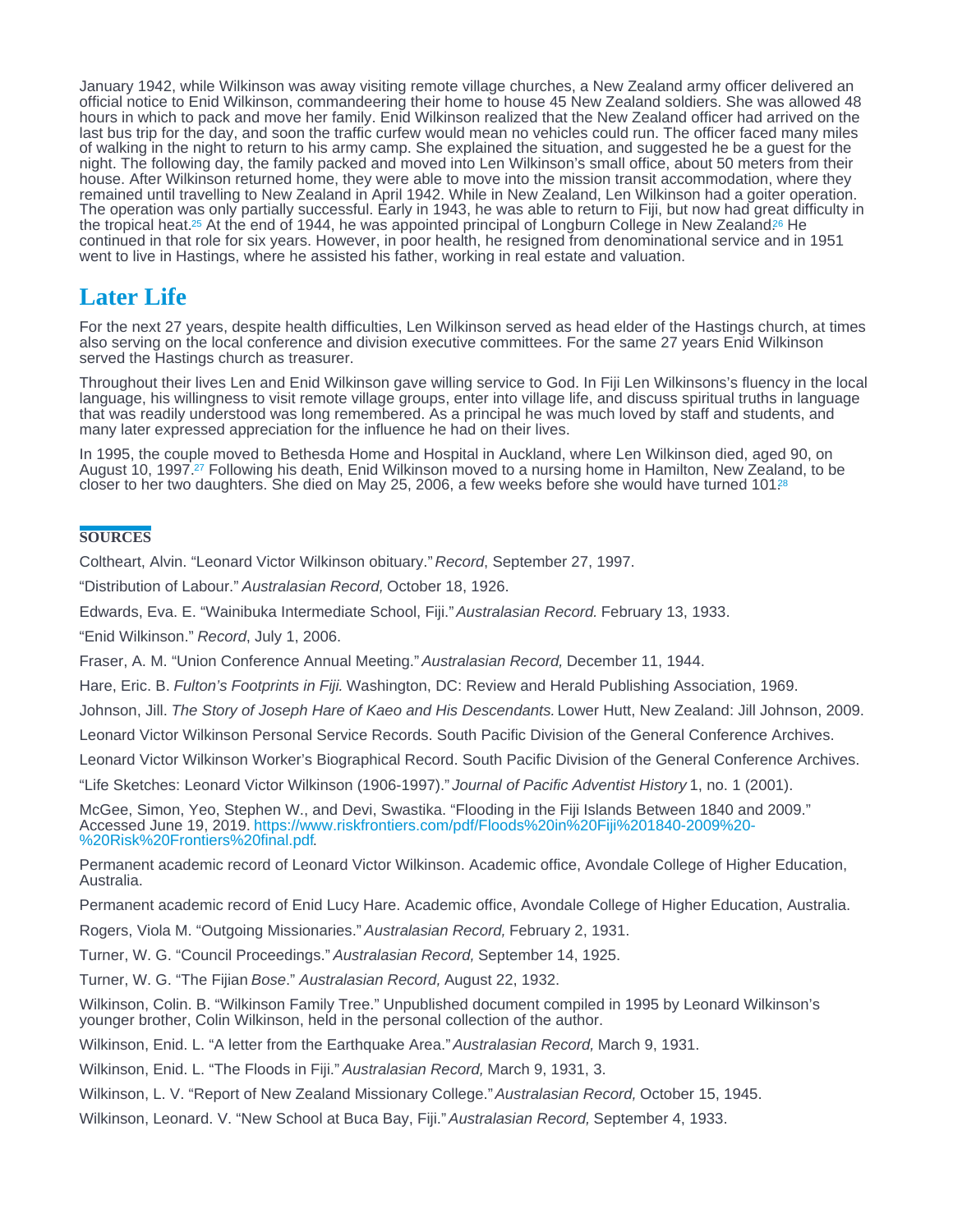#### <span id="page-3-0"></span>**NOTES**

- 1. Much of the data in this biography is based on the personal knowledge of the author as a son of Len and Enid Wilkinson.[?](#page-0-0)
- 2. Leonard Victor Wilkinson Personal Service Records, South Pacific Division of the General Conference Archives, folder: "Wilkinson, Leonard Victor," document: "Wilkinson, Leonard Victor.["?](#page-0-0)
- 3. Colin B. Wilkinson, "Wilkinson Family Tree," unpublished document compiled in 1995 by Leonard Wilkinson's younger brother, Colin Wilkinson, held in the personal collection of the author[.?](#page-0-0)
- 4. Leonard Victor Wilkinson and Enid Lucy Wilkinson, interviews with author between December 1987 and January 1988[.?](#page-0-0)

5. Ibid[.?](#page-0-0)

6. Ibid[.?](#page-0-0)

- 7. Leonard Victor Wilkinson Worker's Biographical Record, South Pacific Division of the General Conference Archives, folder: "Wilkinson, Leonard Victor," document: "Biographical Information Blank."[?](#page-0-0)
- 8. Permanent academic record of Leonard Victor Wilkinson, Academic office, Avondale College of Higher Education, Australia[.?](#page-1-0)
- 9. Jill Johnson, The Story of Joseph Hare of Kaeo and His Descendants (Lower Hutt, New Zealand: Jill Johnson, 2009)[.?](#page-1-0)
- 10. Permanent academic record of Enid Lucy Hare, Academic office, Avondale College of Higher Education, Australia[.?](#page-1-0)
- 11. W. G. Turner, "Council Proceedings," Australasian Record, September 14, 1925, 4.[?](#page-1-0)
- 12. "Distribution of Labour," Australasian Record, October 18, 1926, 34.[?](#page-1-0)
- 13. Leonard Victor Wilkinson and Enid Lucy Wilkinson, interviews with author between December 1987 and January 1988[.?](#page-1-0)
- 14. Ibid[.?](#page-1-0)
- 15. Leonard Victor Wilkinson Personal Service Records, South Pacific Division of the General Conference Archives, folder: "Wilkinson, Leonard Victor," document: "Wilkinson, Leonard Victor.["?](#page-1-0)
- 16. Viola M. Rogers, "Outgoing Missionaries," Australasian Record, February 2, 1931, 8[.?](#page-1-0)
- 17. Enid L. Wilkinson, "A letter from the Earthquake Area." Australasian Record. March 9, 1931, 3.[?](#page-1-0)
- .<br>Enid L. Wilkinson, "The Floods in Fiji," Australasian Record, March 9, 1931, 3; see also Simon McGee, Stephen W. Yeo, and Swastika Devi,<br>Flooding in the Fiji Islands Between 1840 and 2009.," accessed June 19, 2019, https . [2009%20-%20Risk%20Frontiers%20final.pdf](https://www.riskfrontiers.com/pdf/Floods in Fiji 1840-2009 - Risk Frontiers final.pdf) [?](#page-1-0)
- 19. Leonard Victor Wilkinson Personal Service Records, South Pacific Division of the General Conference Archives, folder: "Wilkinson, Leonard Victor," document: "Wilkinson, Leonard Victor.["?](#page-1-0)
- 20. Leonard V. Wilkinson, "New School at Buca Bay, Fiji," Australasian Record. September 4, 1933, 3- 4[.?](#page-1-0)
- 21. Eva E. Edwards, "Wainibuka Intermediate School, Fiji," Australasian Record. February 13, 1933, 3.[?](#page-1-0)
- 22. Leonard Victor Wilkinson Personal Service Records, South Pacific Division of the General Conference Archives, folder: "Wilkinson, Leonard Victor," document: "Wilkinson, Leonard Victor.["?](#page-1-0)
- 23. Leonard Victor Wilkinson Personal Service Records, South Pacific Division of the General Conference Archives, folder: "Wilkinson, Leonard Victor," document: "Wilkinson, Leonard Victor.["?](#page-1-0)
- 24. Leonard Victor Wilkinson Personal Service Records, South Pacific Division of the General Conference Archives, folder: "Wilkinson, Leonard Victor," document: "Wilkinson, Leonard Victor.["?](#page-1-0)
- 25. A. M. Fraser, "Union Conference Annual Meeting," Australasian Record, December 11, 1944, 4[.?](#page-2-0)
- 26. L. V. Wilkinson, "Report of New Zealand Missionary College," Australasian Record, October 15, 1945, 10.[?](#page-2-0)

27. Alvin Coltheart, "Leonard Victor Wilkinson obituary," Record, September 27, 1997, 14.[?](#page-2-0)

28.